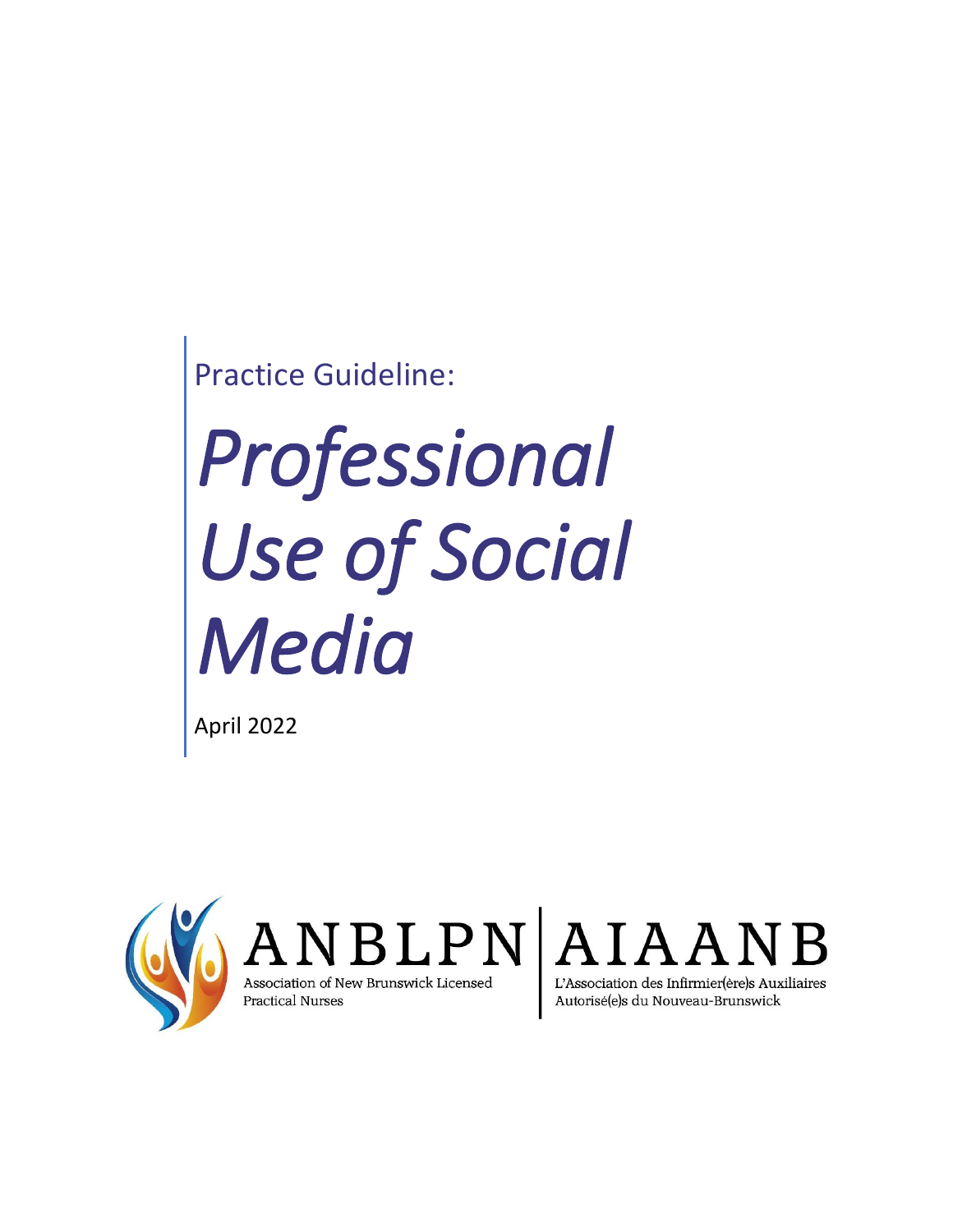## **Mission**

The Association of New Brunswick Licensed Practical Nurses (ANBLPN) is the regulatory authority for Licensed Practical Nurses (LPN) in New Brunswick. ANBLPNs mandate is protection of the public by promoting the provision of safe, competent, ethical, and compassionate care. ANBLPN sets, monitors, and enforces practical nurse education, registration, and professional conduct. ANBLPN creates Standards of Practice, establishes a Code of Ethics, and develops and implements a Continuing Competence Program. Additionally, ANBLPN publishes documents to support the practice of LPNs in New Brunswick.

Copywrite - The Association of New Brunswick Licensed Practical Nurses 2022 - All rights reserved. No part of this publication may be reproduced or transmitted in any form or by any means, electronic or mechanical, including photocopying, recording or by any information storage and retrieval without prior written permission from publisher.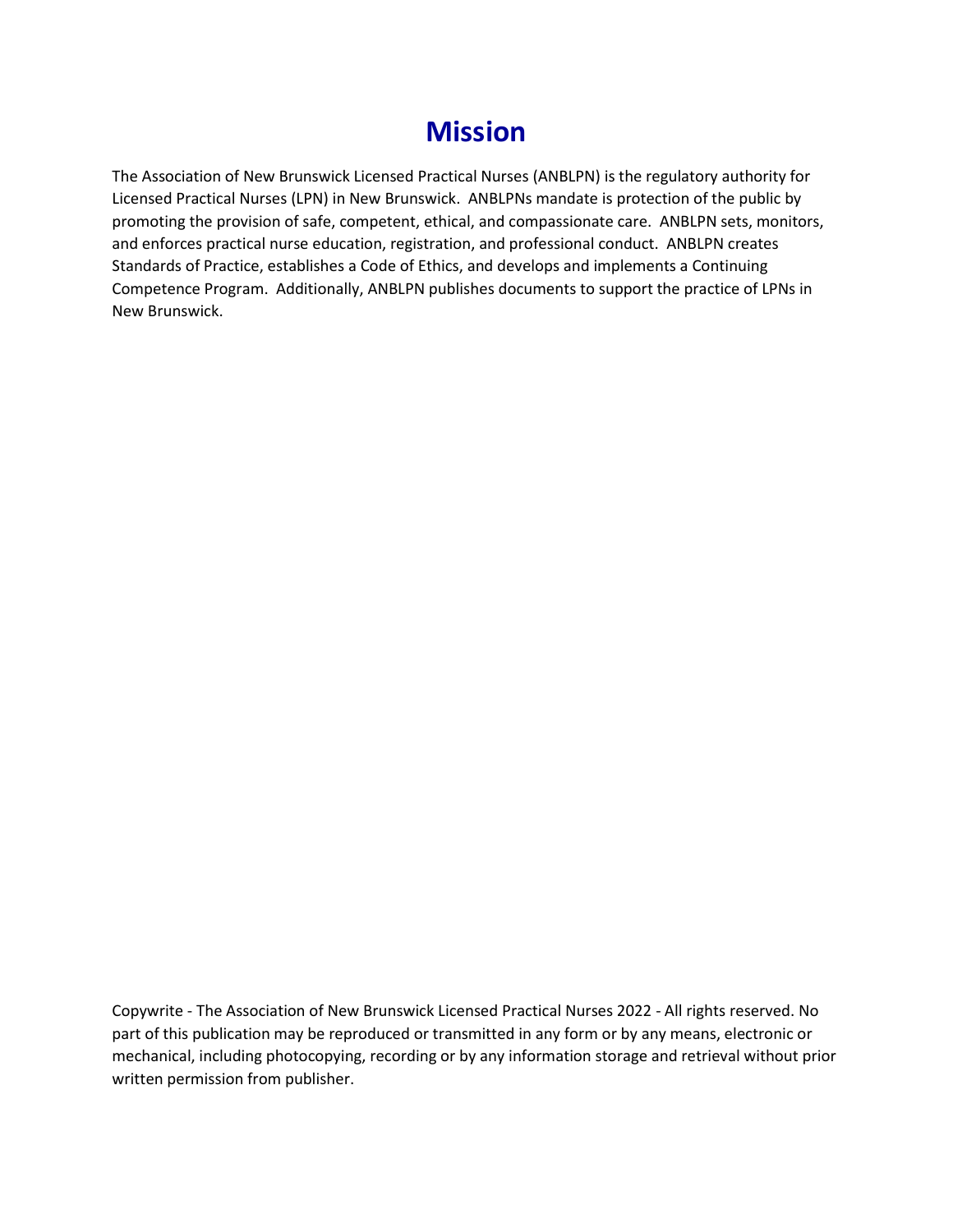## **CONTENTS**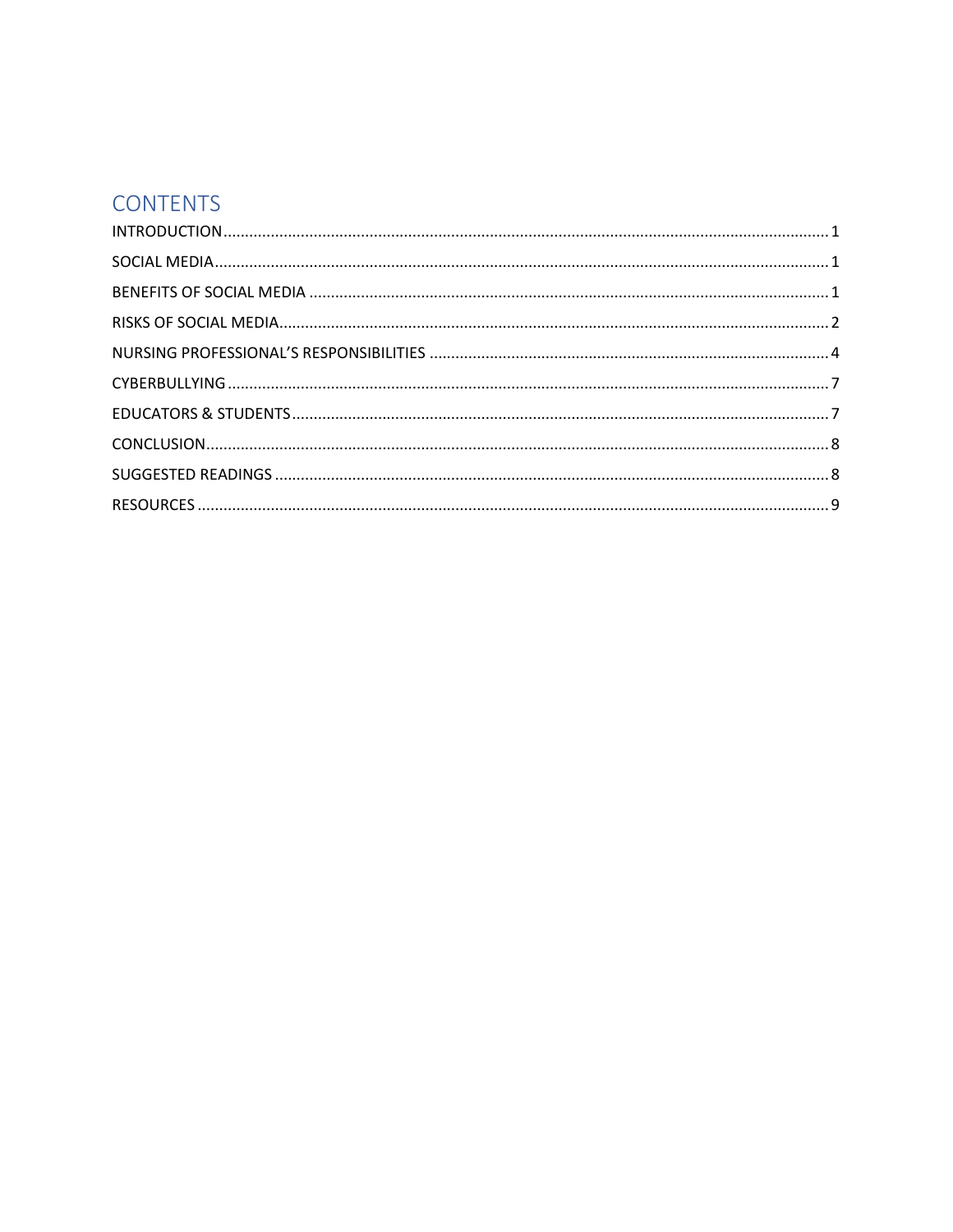## <span id="page-3-0"></span>INTRODUCTION

The advancement of technology has been one of the most significant changes that society has ever experienced. For many people, the use of social media has become an everyday occurrence that sees us using communication platforms such as Facebook, Instagram, Snapchat, Twitter, TikTok and more. Nursing professionals may use these sites to communicate with others, however, it is important to understand the legal and personal consequences that may result from inappropriate use of social media.

Statistics show that there has been an increase in the amount of nursing professionals who have been charged with professional misconduct and/or breaches of confidentiality due to their behaviour on-line (Green, 2017). As such, they have been asked to appear before regulatory authorities, and the courts, for issues ranging from inappropriate content, breach of professional boundaries, and breach of client confidentiality/privacy.

Social media remains a constant in our lives and therefore nursing professionals must ensure that they do not blur the lines between personal and professional boundaries. When social media is used inappropriately and unprofessionally it has the potential to harm your clients, yourself, your employer, or your colleagues, and may be seen as unprofessional conduct resulting in disciplinary action by a regulatory authority.

## <span id="page-3-1"></span>SOCIAL MEDIA

Social media refers to technology that is being used for the sharing of information and communicating with others to create and maintain relationships. The dramatic rise in the use of social media has begun to replace the traditional face-to-face contact we previously used to communicate with others (Murdoch, Ahlquist, Farthing & Mennie, 2018).

Though the use of social media has continued to grow, education pertaining on how to use social media *professionally* has not. The difference in the usage rates of social media is often due to generational age gaps as today's young adults are considered "digital natives…where new technologies are a normal part of their lives" (Murdoch et al., p.4, 2018). Therefor, it remains imperative that on-line professionalism be taught. Licensed Practical Nurses (LPNs) must be prepared for their professional role not only during face-to-face client interactions, but with their on-line communication and presence as well.

## <span id="page-3-2"></span>BENEFITS OF SOCIAL MEDIA

When social media is used appropriately, it can be beneficial. On a personal level, it has proven to be a great way to connect with friends and family from near and far. On a professional level, social media can

foster professional collaboration, facilitate timely communication with clients and client family members, and serve as a platform to educate the public on health care matters. Additionally, when used appropriately it can also be an effective way for nursing professionals to reflect and seek support from other health care colleagues (NCSBN, 2018).

*Social media is a valuable tool; however, it also poses serious risks when not used wisely.*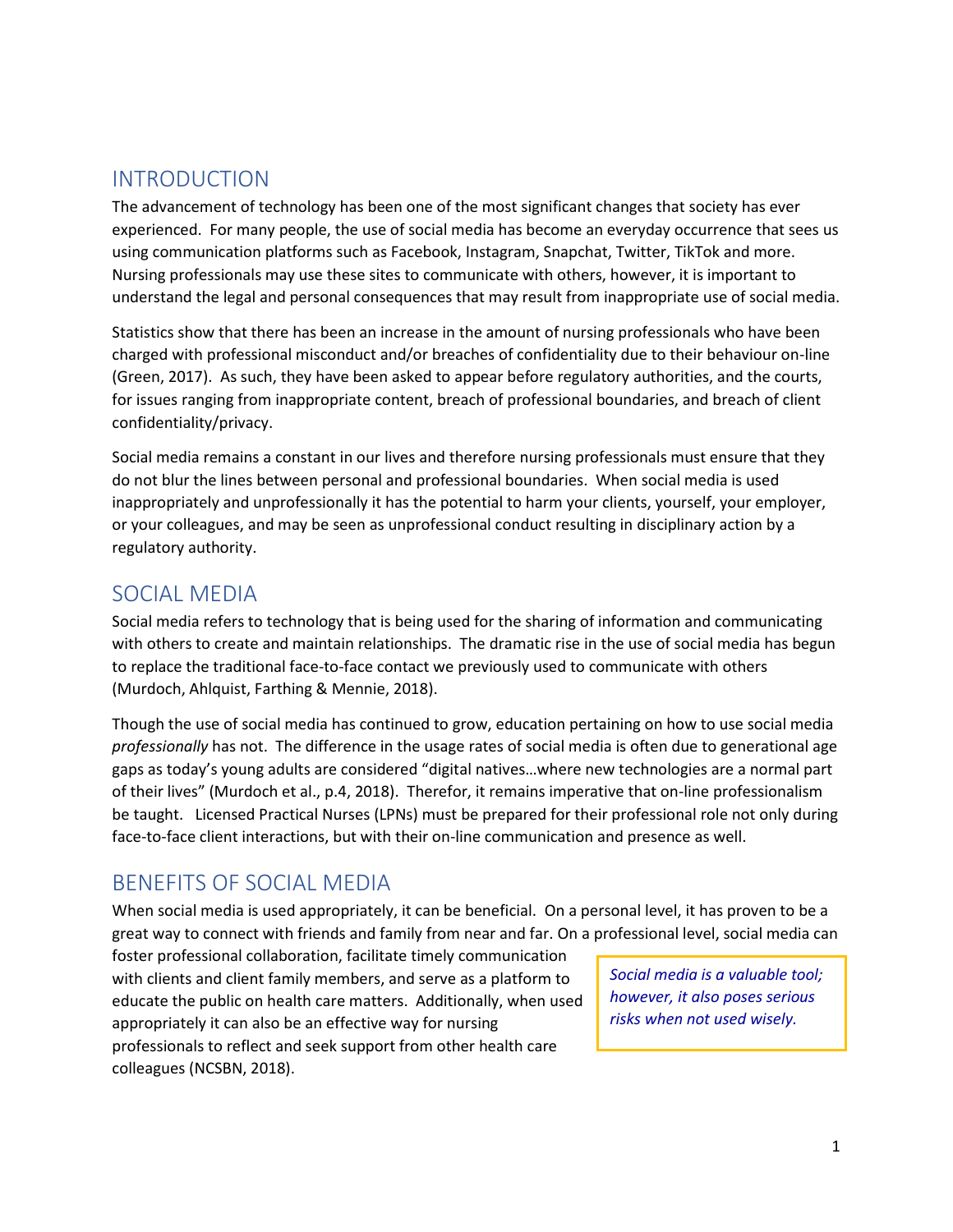Despite your location in the world, social media can benefit nursing when used appropriately. The following table further outlines the benefits of social media and how it can be used wisely in your practice:

| <b>BENEFIT</b>                                | <b>IN PRACTICE</b>                                   |
|-----------------------------------------------|------------------------------------------------------|
| Timely communication during emergencies       | Notification of outbreaks (e.g., COVID-19,           |
|                                               | Norwalk)                                             |
| Enhance professional collaborative and        | Connecting with colleagues around the world to       |
| mentoring relationships                       | seek evidence-based best practice advice             |
| Enhance nursing education                     | On-line learning, webinars, case-scenarios           |
|                                               |                                                      |
| Enable research studies                       | Recruiting participants for clinical research trials |
|                                               | (e.g., vaccine research)                             |
| Enhance reputation and credibility of nursing | Position statements, Canadian Nurses                 |
|                                               | Association, good news stories                       |
| Facilitate support and reflective practice    | Collaborating with like-minded individuals on        |
|                                               | ethical dilemmas/seeking support                     |
| Distribution of evidence-informed health      | Best practice articles, evidence informed facts      |
| information and guidance                      |                                                      |

## <span id="page-4-0"></span>RISKS OF SOCIAL MEDIA

When an LPN uses social media inappropriately and unprofessionally, it can result in negative repercussions not only for the LPN but also for their clients and the nursing profession. As regulated professionals, LPNs must be aware that they have a professional and ethical obligation to protect the public and maintain conduct that protects the integrity of the profession (CLPNA, 2021).

#### RISKS TO CLIENTS

Nursing professionals are held to a much higher standard of confidentiality due to the nature of their work and access to personal health information. LPNs are obligated to safeguard all client information and must refrain from posting any information that may identify a client. Identifiable information is any information that provides enough detail that may lead someone into identifying the client (Green, 2017).

When LPNs use social media in connection with their professional activities, they run the risk of breaching standards of practice related to client confidentiality and maintaining professional boundaries (CNPS, 2021).

Breaching client confidentiality may also lead to violations of the [Personal Health Information Privacy and Access Act](https://laws.gnb.ca/en/ShowTdm/cs/P-7.05/) (PHIPAA), which could result in criminal charges.

#### *Examples related to Breach of Client Confidentiality:*

- *Posting photos of clients*
- *Posting any identifiable client information (name, location, room number, diagnosis, etc.)*
- *Posting about a client's death*
- *Complaining about a client on-line*
- *Posting details about a workplace incident involving a client*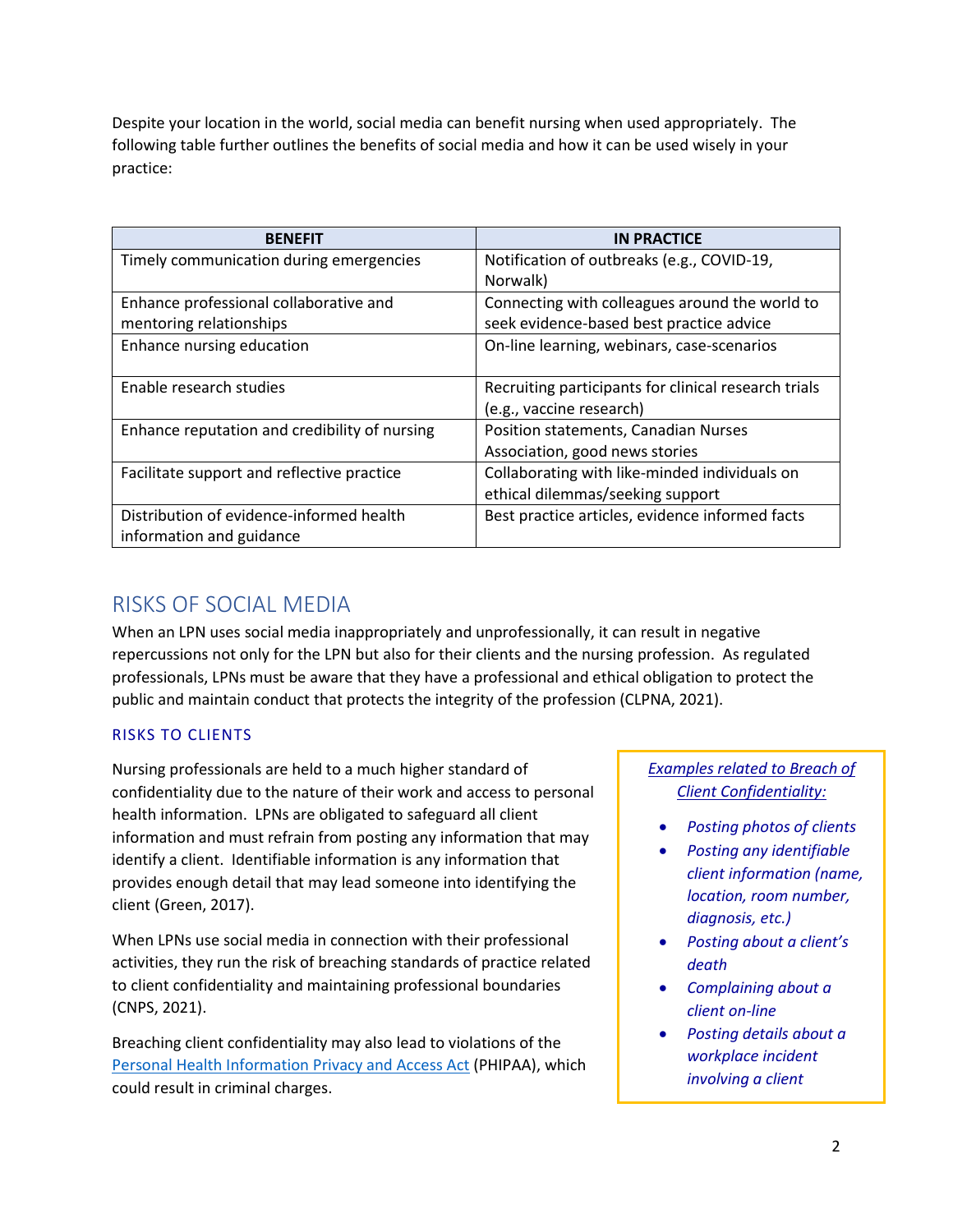Professional boundaries between clients and nursing professionals must be established and maintained

to ensure that the lines between a professional and personal relationship do not become blurred. The obligation to maintain these professional boundaries *always* lies with the LPN and not the client due to the power imbalance that exists within the nurse-client relationship (ANBLPN [a], 2021).

If an LPN engages with a client on a social media platform, they run the risk of crossing professional boundaries, which may damage the therapeutic nurse-client relationship. Maintaining a professional distance from clients helps ensure objectivity and objectivity can be preserved by not engaging with clients on-line nor posting about clients or the workplace on social media (Green, 2017).

#### RISKS TO THE NURSING PROFESSIONAL

*Social Media Boundary Violations:*

- *Accepting or initiating "friend" or "follower" requests from clients*
- *Commenting on client's posts*
- *Offering medical advice online*
- *Collecting/sharing client photos using your personal device*

Professional standards indicate that LPNs must maintain their professionalism, including with the use social media. LPNs are responsible for their on-line presence and therefore comments made on social media must be civil and respectful, while avoiding any demeaning, disparaging comments related to clients, colleagues, employers, or organizations (CLPNA, 2021).

Any posts made on social media are generally permanent, even if you have gone back and deleted them. These posts can be saved or downloaded via a "screen shot" without your consent and then distributed widely to audiences that you never anticipated. Once an individual posts on-line, they no longer have any control over what happens to it next which can create a very dangerous situation for the nursing professional (CNPS, 2021).

Nursing professionals should also avoid giving medical advice based on personal opinion within on-line discussion forums from their personal accounts. The public, friends, or family may seek health-related advice from nursing professionals; however, LPNs should not engage in these discussions even if the client has asked. LPNs must only provide evidence-informed information to clients through authorized, employer approved professional platforms (CLPNA, 2021).

To reduce the risk of inappropriate use of social media related to your professional practice, you should consider the following:

- Never post negative comments about clients, colleagues, employers, or organizations;
- Never post confidential information about clients, colleagues, or an organization;
- Always present yourself in a professional manner in photos or videos, even when outside of work;
- Be aware that when you identify as a health care professional on social media you may be perceived as acting within your professional capacity;
- Avoid offering health care advice on-line;
- Be cautious about posting personal views or beliefs on-line; and
- Be aware of any policies related to social media that your employer or regulatory authority may have in place.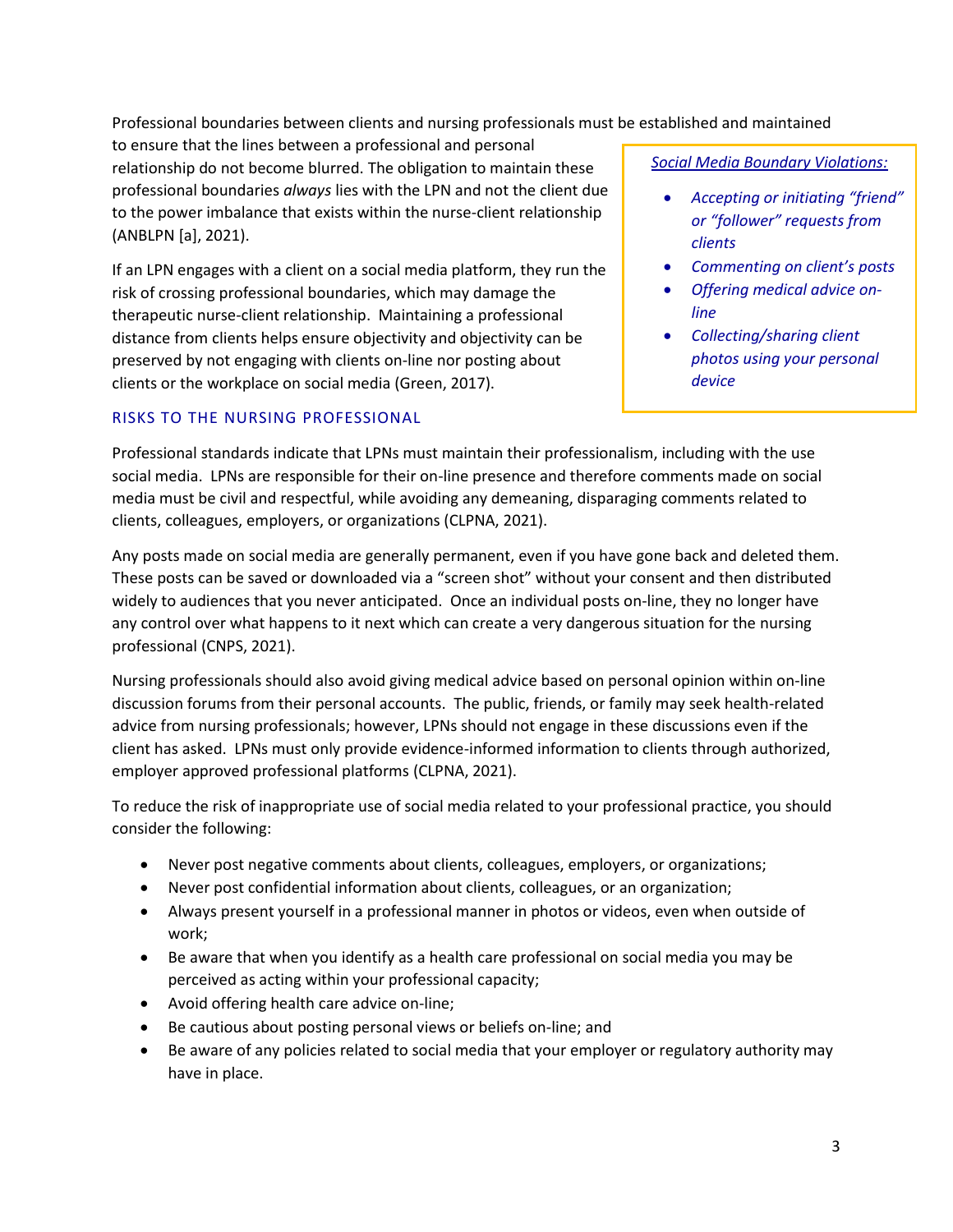#### RISKS TO THE PROFESSION

Professional standards also indicate that nursing professionals must conduct themselves in a professional manner to preserve the integrity of the profession and uphold public trust (CNPS, 2021). Public trust and confidence in the profession can be damaged by inappropriate and unprofessional posts made by nursing professionals.

### <span id="page-6-0"></span>NURSING PROFESSIONAL'S RESPONSIBILITIES

Nursing professionals are welcome and free to use social media, however, they must also ensure that they are doing so professionally and appropriately. LPNs are accountable to ensure that their on-line activities do not breach the standards of practice or code of ethics.

#### PROFESSIONAL PRESENCE

On-line professional presence is a new topic due to the increase in social media usage. LPNs need to keep in mind that information shared through social media could have an impact on themselves and the nursing profession. Images, videos, stories, and rants can go viral. Once you place information on social media, you have minimal control over what happens with that information next, or who gets to see that information (ANBLPN [b], 2020).

LPNs must understand that their on-line behaviour could have negative consequences that can affect

their licensure and employment. There is a fine line between privacy and over-sharing and this over-sharing causes issues when people use social media as a personal diary. Any posts that you make on-line can reach thousands of people when your post is liked, commented on, or shared by others (Green, 2017).

Many people hold the belief that if they are in a "private group" they can post whatever they want, and that it should be irrelevant to their employers or regulatory authorities. However, organizations disagree because inappropriate on-line behaviour by registrants or employees can affect the organizations reputation. Additionally, "private" groups are anything but private as anyone within that group can take a screenshot of what you post and share it with whomever they want.

*Most Common Unprofessional Posts:*

- *Negative comments about clients, colleagues, employers, or the profession*
- *Profanity and discriminatory language*
- *Breaches of client confidentiality*
- *Excessive intoxication posts*
- *Sexually suggestive posts*

Furthermore, nursing students must also be aware that poor professional presence on-line could lead to potential employers or clients forming judgements that can negatively affect their ability to gain employment in the profession (Murdoch et al., 2018). Nursing students must consider how their on-line behaviour may be reflected on by their college, institutions, or future employment opportunities. Many employers review the social networking profiles/activities of potential employees and may view misconduct or inappropriate behaviour that can damage the LPNs professional integrity (CNPS, 2021) by way of an inappropriate photo, video, comment, or post.

It is imperative that nursing professionals pause before they post and take the time to think through any potential implications that may occur due to their on-line behaviour. Most often people get caught up in the moment before thinking through their actions, after photos or comments have been posted.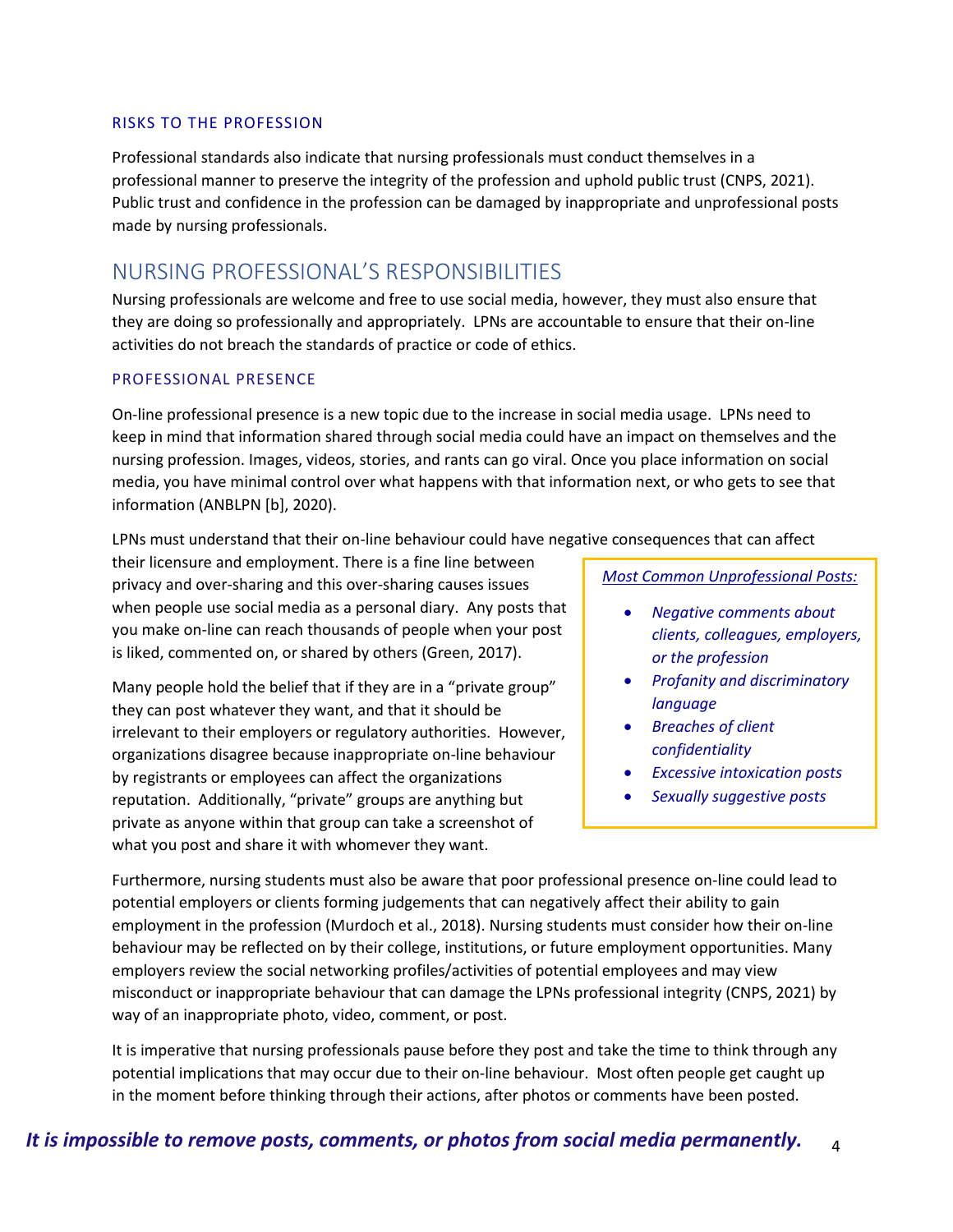#### **Tips to Maintain Professional Presence On-Line**

- Use the same level of professionalism with your on-line interactions as you do with your face-to-face interactions;
- Keep your work-related social media separate from your personal social media activities;
- Do not use your nursing credentials for personal gain (i.e., selling or endorsing products);
- Do not post content on behalf of an employer unless authorized to do so;
- Separate personal opinion from nursing opinion;
- Do not post information that may lead others to believe you are not capable of unbiased care;
- Avoid the use of profanity or language that is disparaging, discriminating, or demeaning;
- Maintain a positive, civil, and respectful online presence;
- Never post negative comments about clients, colleagues, employers, or organizations; and
- Keep your private life *private.*

#### CONFIDENTIALITY & PRIVACY

The biggest area of concern with social media usage is ensuring that client confidentiality and privacy is maintained. LPNs are expected to safeguard any client information that is obtained during the course of client care and only share this information to other members of the health care team who are involved with that client's care. Client information should only be shared with the client's informed consent, when legally required, or when failure to disclose information may lead to significant client harm (NCSBN, 2018). A breach of confidentiality violates the LPN Code of Ethics and Standards of Practice and may lead to disciplinary action.

Therapeutic nurse-client relationships are based on trust and clients expect that their personal information will be safeguarded by nursing professionals. Whether intentional or not, a breach of confidentiality occurs when comments include enough information whereby the client could be identified, referring to clients in a demeaning manner, or posting photos and videos of a client (NCSBN, 2018). Not posting a name or photo does not fully protect you from breaching client confidentiality. LPNs must ensure that anything they post on social media is *client-free.*

#### **Tips to Ensure Client Confidentiality on Social Media**

- Never post names, photos, videos, location, or any identifiable information related to a client;
- Report any confidentiality breaches immediately to your employer;
- Understand that posting under an "alias" or "anonymously" does not fully protect you from breaching confidentiality;
- Understand that privacy settings or "private groups" does not ensure privacy; and
- Be aware and comply with employer policies related to social media and confidentiality.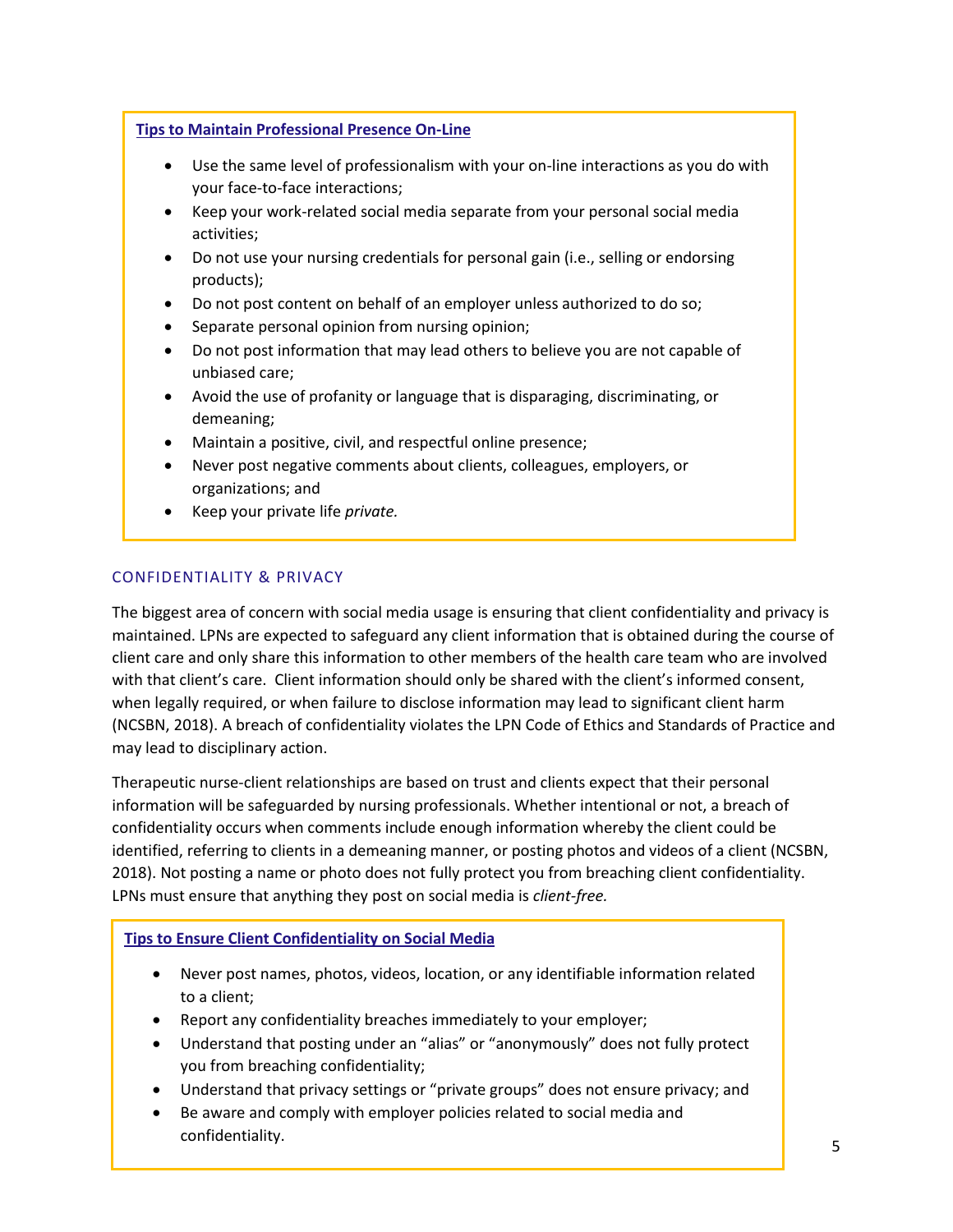#### PROFESSIONAL BOUNDARIES

Professional boundaries are the defining lines that separate a therapeutic relationship from a personal relationship. The therapeutic nurse-client relationship is foundational to nursing and professional boundaries separate therapeutic behaviour from non-therapeutic behaviour (ANBLPN [a], 2021).

The dramatic rise in the usage of social media has resulted in the lines between personal and professional boundaries becoming blurred. Nursing professionals must be aware that if they disclose aspects of their workday on social media, they may be breaching their professional standards or client confidentiality (Green, 2017).

It may be a natural feeling for a client to want to connect with their health care provider on social media, however, it is highly inadvisable for LPNs to connect or become "friends" with clients on social media. LPNs need to maintain professional boundaries on social media and be clear with both current and former clients that connecting via these social media platforms is inappropriate (Green, 2017). If an LPN were to accept "friend requests" or engage with clients via other social media means, this would be considered a boundary crossing and damaging to the therapeutic nurse-client relationship.

#### **Tips to Maintain Professional Boundaries**

- Do not accept or initiate "friend" or "follower" requests to current or former clients;
- Never respond or engage with client family members who may ask questions about the care or health status of a client;
- Never post or reshare any information that may violate a client's right to confidentiality;
- Do not collect or share images using your personal device, even if the client has consented; and
- Avoid offering health care advice in response to comments or questions posted on social media.

#### ACCOUNTABILITY VS. FREEDOM OF EXPRESSION

LPNs are accountable to ensure that their behaviour on-line does not violate their Standards of Practice or Code of Ethics. These core regulatory documents outline the minimum expectations that all LPNs must adhere to across all practice settings. Additionally, LPNs must understand that any unprofessional or inappropriate use of social media may result in a complaint being submitted to their employer or regulatory authority which may result in disciplinary action.

LPNs are also accountable to follow any employer policies that are in place regarding social media. If no policy is in place, LPNs should collaborate with their employer and advocate for the development of a social media policy (NSCN, 2020).

Nursing professionals must not confuse their professional accountabilities with freedom of expression. Though nursing professionals have the right to express concerns or opinions, they must do so in a manner that does not compromise the public's trust in the nursing profession (NSCN, 2020).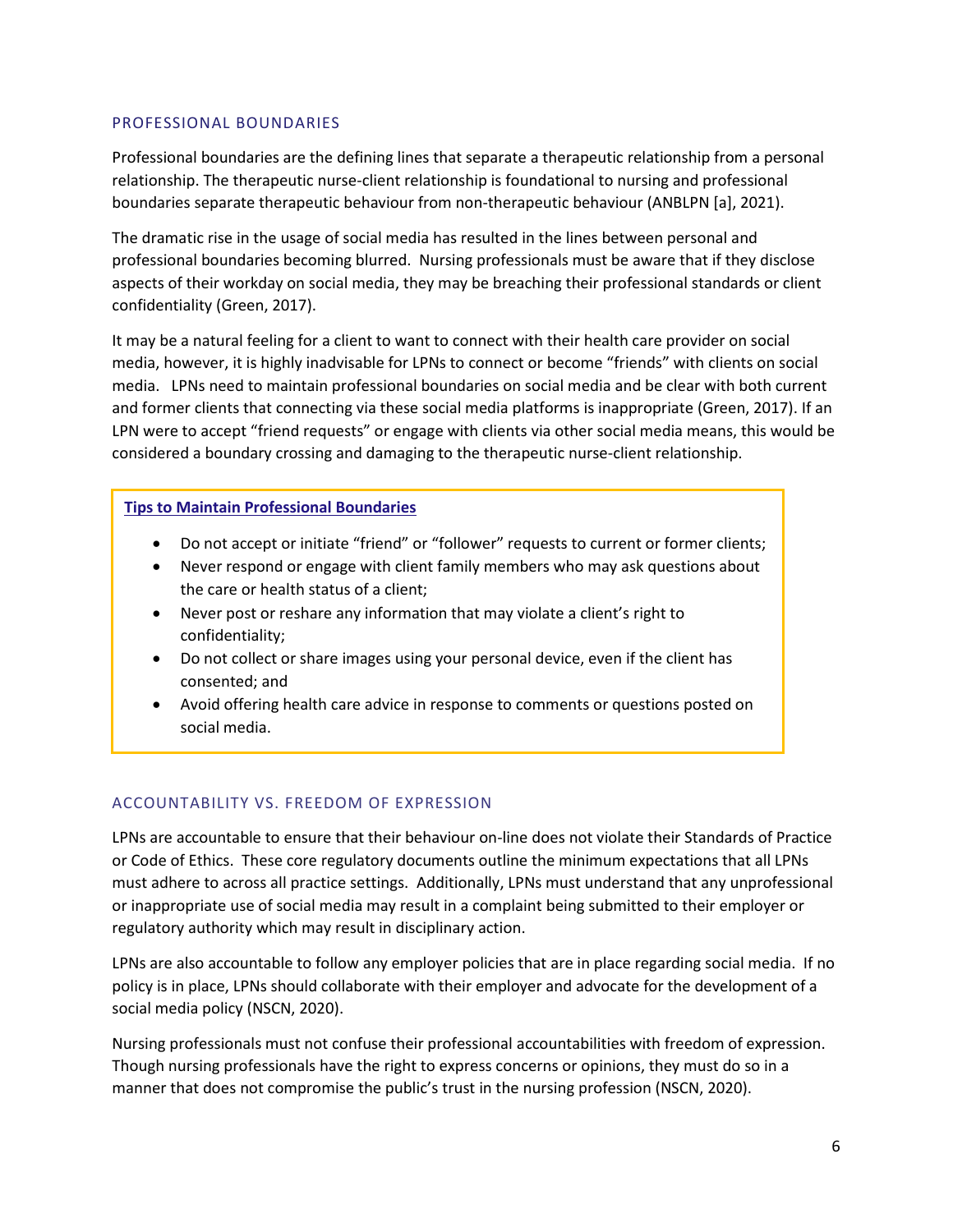If there are issues between an LPN and their employer, client or organization, the nursing professional should attempt to resolve these issues with their employer rather than taking to a social media platform where confidentiality cannot be ensured.

There must be a balance between freedom of expression and public trust in the nursing profession. Inappropriate and unprofessional social media use may constitute professional misconduct or conduct unbecoming of the nursing profession (NSCN, 2020).

## <span id="page-9-0"></span>CYBERBULLYING

The use of social media to bully other nurses, is a new concern for the nursing profession. This is often referred to as "cyberbullying" which is defined as "the use of electronic medium to threaten or harm others, in order to inflict humiliation, fear, and a sense of helplessness" (Green, p. 9, 2017).

Unfortunately, incivility and bullying are not new to nursing, and it is now crossing over into social media. Statistics now show that workplace cyberbullying is as common as other forms of workplace bullying. The rise in cyberbullying can be linked to the ease of anonymity on-line which makes people feel more liberated to express negative emotions and be unaware of the distress that they may be causing to others (Green, 2017).

LPNs must be aware that if they are bullying others using social media, they can face serious legal consequences for these criminal actions and there will be further implications for them as nursing professionals.

## <span id="page-9-1"></span>EDUCATORS & STUDENTS

On-line professionalism has become an issue for nursing programs and therefor there is a need for educational institutions to provide students with guidance on what professionalism looks like online (Murdoch et al., 2018). Many educational institutions have implemented policies around appropriate use of social media; however, the effects or awareness of such policies is usually lacking. These policies are often related to the institutions concerns over students ensuring client confidentiality while on clinical placements or derogatory statements made about the education institution or profession.

Social media has been positively utilized in nursing programs to increase student understanding of new concepts and to increase student engagement. However, if not used appropriately in the classroom it can begin to blur the lines of professional boundaries. As the concept of initiating or accepting "friend" requests from clients is unacceptable due to professional boundaries, it is also a concern for educators to be "friends" with students on social media as it can send the perception that the educator has 'favorites' while increasing the risk of a professional boundary violation between the educator and student (Murdoch et al., 2018).

Most students are not fully aware of their professional standards and therefor it is up to educators to guide and instruct students on the expected behaviours of regulated health professionals. Providing clear explanation and guidance on professional presence on-line is beneficial for students to help shape a positive reputation and securing future employment for themselves.

In a study done by Josefsson (2016), three distinct roles for social media use were identified as; private, student, and professional. The private role is used to communicate with friends and family, the student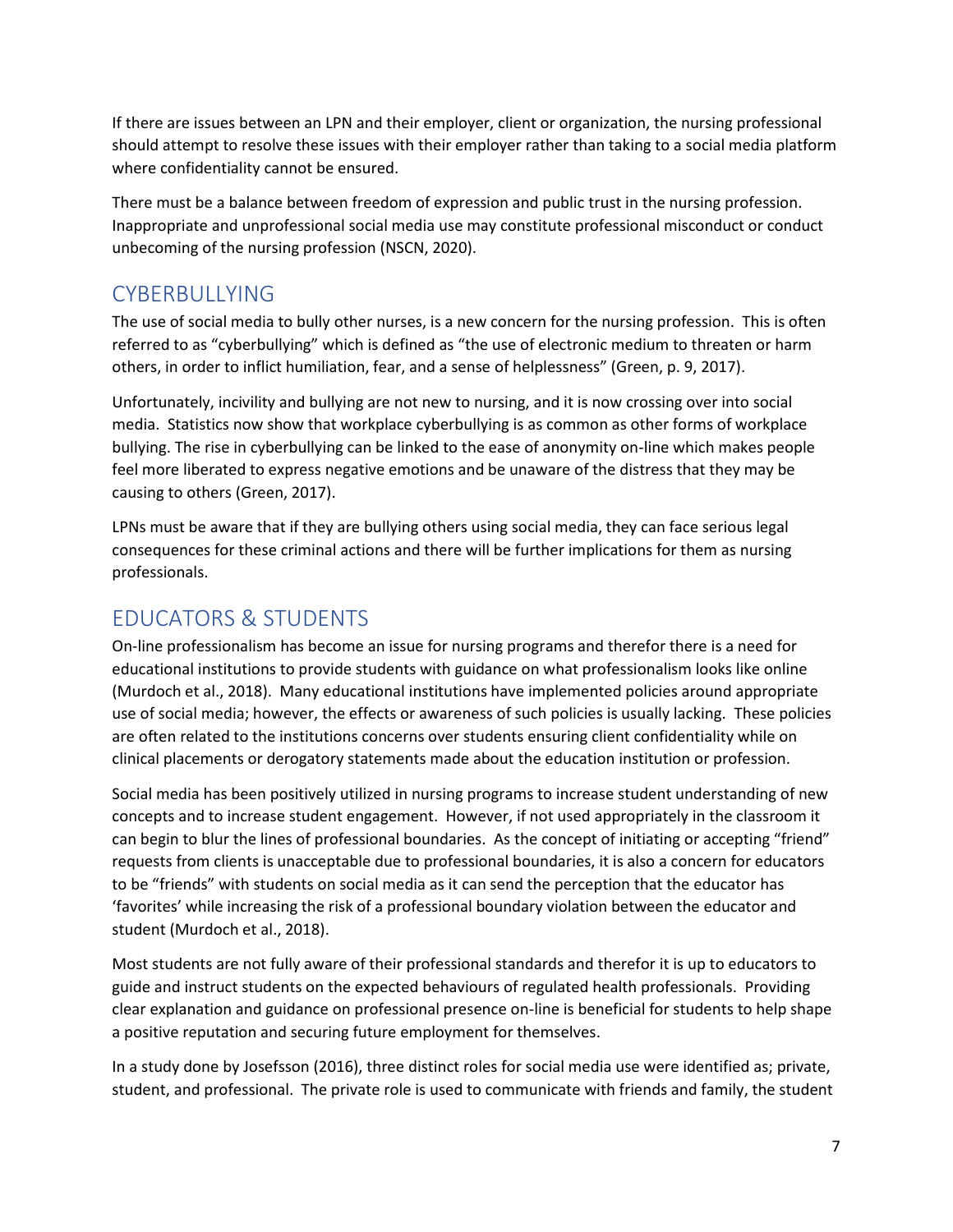role for completing academic work on social media sites, and the professional role was used for career building with potential employers by using sites such as LinkedIn. This concept should be clearly communicated to students to help them understand how to use social media sites appropriately.

Educators should make clear to students that just as they are expected to act professionally in the classroom, during clinicals, and in the lab, so too are they expected to act professionally on-line.

#### **Tips for Nursing Educators:**

- Avoid initiating or accepting friend or follower requests from students;
- Advise students never to post negative or derogatory comments about clients, classmates, nursing professionals, the profession, educational institutions, or other organizations;
- Advise students that anything posted on-line can be permanent or shared with others without their knowledge;
- Advise students never to post photos or videos of clients;
- Advise students never to discuss any identifiable information about a client on-line;
- Advise students to never post photos involving illegal activity, excessive intoxication, or sexually suggestive;
- Advise students to avoid the use of profanity or language that is disparaging, discriminating, or demeaning;
- Make students aware of the importance of client confidentiality and professional boundaries as it relates to social media use;
- Advise students that if they witness classmates using social media inappropriately to notify the educational institution;
- Be a role model for students in relation to professional on-line presence; and
- Make students aware that any inappropriate or unprofessional social media use can result in disciplinary action and damage their reputation as a nursing professional.

## <span id="page-10-0"></span>**CONCLUSION**

The dramatic rise in the use of social media has created many new challenges for the nursing profession. Nursing professionals must always be mindful of their professional accountabilities in relation to confidentiality, professional boundaries and presenting themselves professionally, which includes their on-line presence. When our private lives and work lives make their way to social media, it increases the risk of breaches in client confidentiality which could lead to professional misconduct allegations.

Understanding these guidelines will help LPNs maintain their professionalism on-line and public trust in the profession.

<span id="page-10-1"></span>SUGGESTED READINGS

[The Importance of Professionalism and Presence in Nursing](https://www.anblpn.ca/wp-content/uploads/2022/01/Professionalism-and-Presence-in-Nursing.pdf)

[Professional Boundaries](https://www.anblpn.ca/wp-content/uploads/2021/07/Professional-Boundaries.pdf)